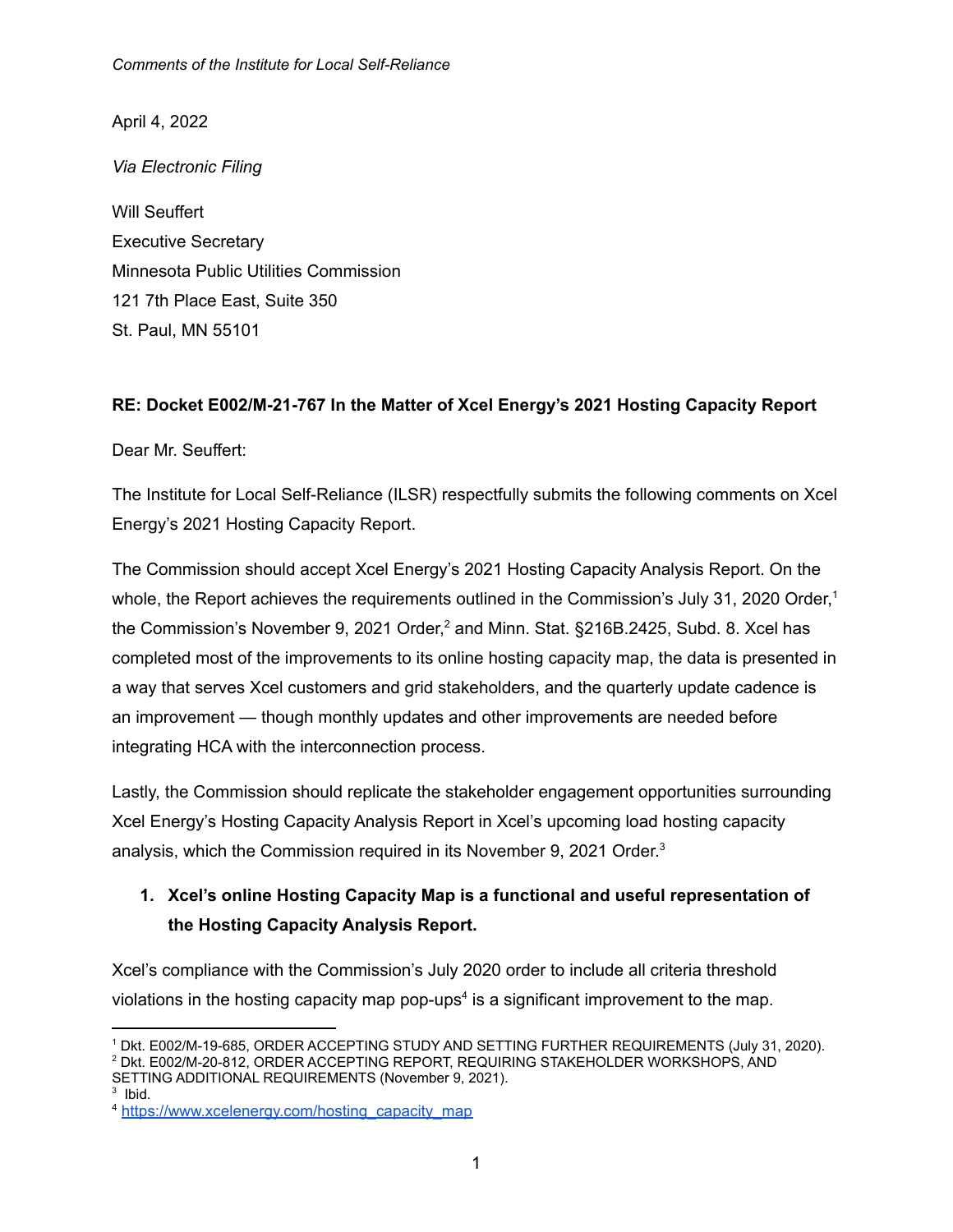Xcel, the Commission, and intervenors are addressing the Company's noncompliance with Order Point 12 of the Commission's July 2020 order<sup>5</sup> in Docket E999/M-20-800 (In the Matter of a Commission Investigation on Grid and Customer Security Issues Related to Public Display or Access to Electric Distribution Grid Data).

## **2. The Hosting Capacity Analysis methodology needs many improvements before it is integrated with the interconnection process.**

The Commission has a long-term goal to use the Hosting Capacity Analysis in the interconnection process's fast track screens. If Hosting Capacity Analysis is to integrate with the interconnection process, the two must operate under the same assumptions.

In this year's Hosting Capacity Analysis Report, Xcel changed the power factor for DER sites from 98 to 95 percent to be in alignment with the interconnection study process. That change is a step in the right direction. However, there is a more significant discrepancy in how the two processes treat distributed energy projects in the queue.

The interconnection process assumes that queued projects are operational. Xcel's Hosting Capacity Analysis, on the other hand, does not include projects that are in the interconnection queue. As the Interstate Renewable Energy Council (IREC) positioned in previous comments, in order for customers to use HCA as an indication of available hosting capacity and for Xcel to use HCA as a first step in the interconnection process, queued projects should be treated as operational in the HCA. This inclusion would be consistent with the methodology of other utilities that have integrated hosting capacity analysis with the interconnection process, according to IREC. 6

The Company's rationale for excluding queued DER projects is that to include them "would create too much variability as many projects enter and exit the queue during the [hosting capacity] analysis period."<sup>7</sup> Xcel could mitigate this problem by conducting a monthly hosting capacity analysis update cadence — which is another change necessary for integrating HCA with the interconnection process.

#### 3. **Xcel's projected costs to perform monthly updates need further examination.**

<sup>6</sup> Dkt. E002/M-20-812, COMMENTS OF THE INTERSTATE RENEWABLE ENERGY COUNCIL, INC. ON XCEL ENERGY'S 2020 HOSTING CAPACITY ANALYSIS (April 7, 2021). <sup>5</sup> Dkt. E002/M-19-685, ORDER ACCEPTING STUDY AND SETTING FURTHER REQUIREMENTS (July 31, 2020).

<sup>7</sup> Dkt. E002/M-21-767, Xcel Energy, Distribution System – Hosting Capacity Analysis Report (Nov. 1, 2021).